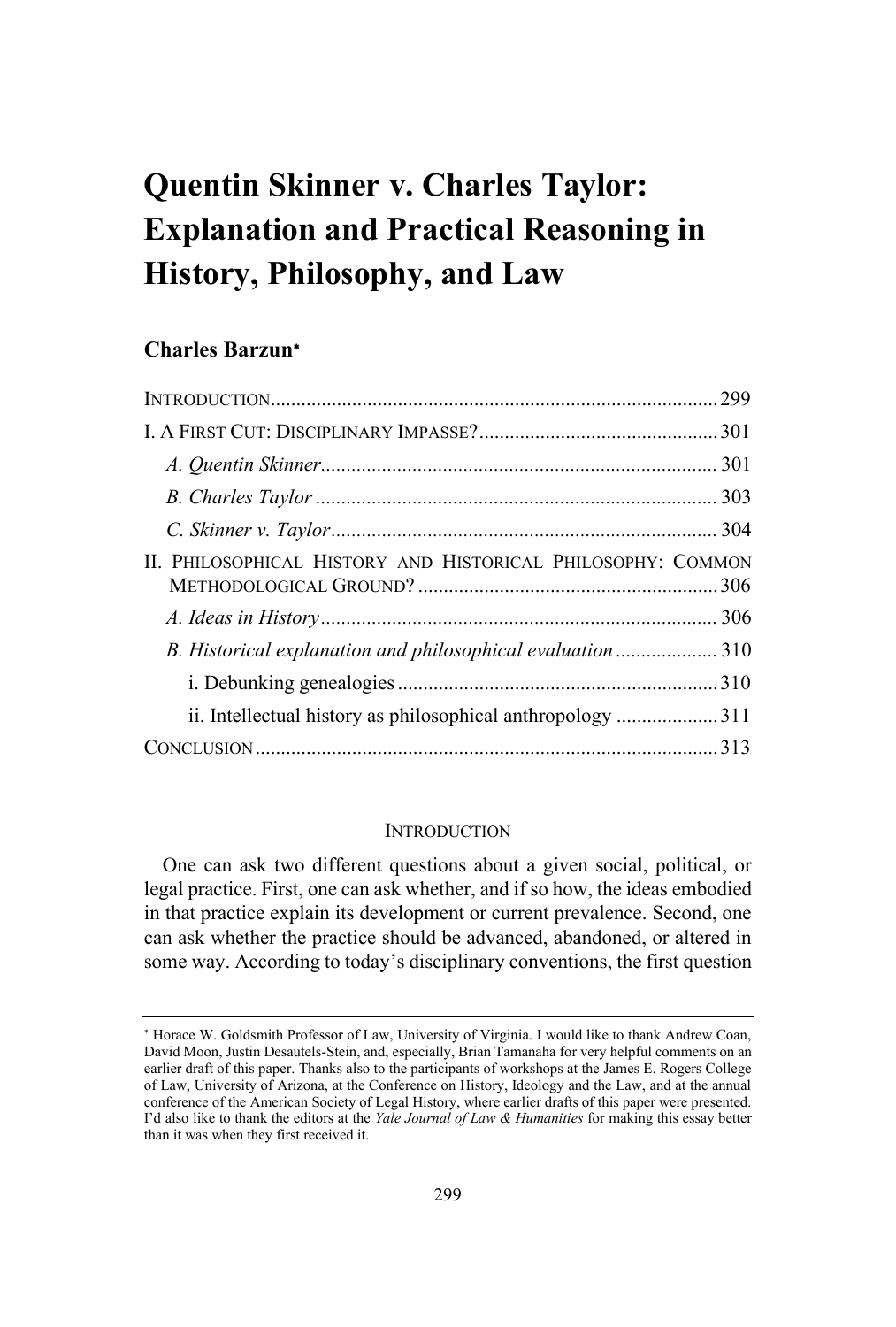is an *historical* or explanatory one, whereas the second is a *philosophical* or normative one.<sup>1</sup>

This essay is about the relationship between these two questions. In particular, it asks the following: How, if at all, do the answers to these questions depend on each other? That is, to what degree, if any, must one evaluate or assess a practice in order to explain its social acceptance? And conversely, how, if at all, should the historical explanation of a practice bear on our normative evaluation of it?

These latter questions – which are really questions about questions – are large and deep ones. They have been long debated by philosophers and historians and are thus ones to which I cannot give conclusive answers. The task of the essay is therefore less to answer them definitively than to suggest what certain answers to them reveal about the modes of reasoning in the disciplines of history and philosophy—and law. It does so by examining a dialogue that took place over several years between the historian Quentin Skinner and the philosopher Charles Taylor. That dialogue nicely illustrates the assumptions of each scholar's home discipline because both scholars give voice to, yet also challenge, those assumptions. Indeed, I will argue that Skinner and Taylor end up forging common methodological ground with respect to the relevance of historical explanation to philosophical evaluation and vice versa. More specifically, both scholars end up seeing a closer connection between the two disciplines than either historians or philosophers typically do.

But how can this exchange, between an historian and philosopher, say something about *law*? The reason, which I can only gesture at here, is that traditional common-law reasoning proceeds on the same methodological common ground occupied by Taylor and Skinner. And if that's true, it may reveal something important about the nature of the reasoning implicit in common-law adjudication and, therefore, something about law's status as a "discipline" of knowledge – a perennial matter of debate. 2

The dialogue between Quentin Skinner and Charles Taylor is illuminating because in it one can see each of the participants relying on, but also struggling against, his home discipline's norms and assumptions. Skinner criticizes Taylor for doing bad history and for ignoring the way in

<sup>1.</sup> Throughout this essay, I use the phrases "normative" and "philosophical" somewhat interchangeably. When distinguishing between disciplines, "philosophy" stands as a better contrast to "history," but when it comes to the nature of the arguments themselves, the contrast intended is one that distinguishes between historical *explanation*, on the one hand, and *evaluation* by reference to normative criteria, whether moral or epistemological, on the other.

<sup>2.</sup> *See, e.g*., FREDERICK SCHAUER, THINKING LIKE <sup>A</sup> LAWYER (2009); James Boyd White, *Establishing Relations Between Law and Other Forms of Thought and Language*, 1 ERASMUS L. REV. 3 (2008); THE AUTONOMY OF LAW: ESSAYS IN LEGAL POSITIVISM (Robert George ed., 1996); ERNEST J. WEINRIB, THE IDEA OF PRIVATE LAW 1-21 (1995); Richard A. Posner, *The Decline of Law As an Autonomous Discipline: 1962-1987*, 100 HARV. L. REV. 761, 762 (1987); Charles Fried, *The Artificial Reason of the Law or: What Lawyers Know*, 60 TEX. L. REV. 35 (1981).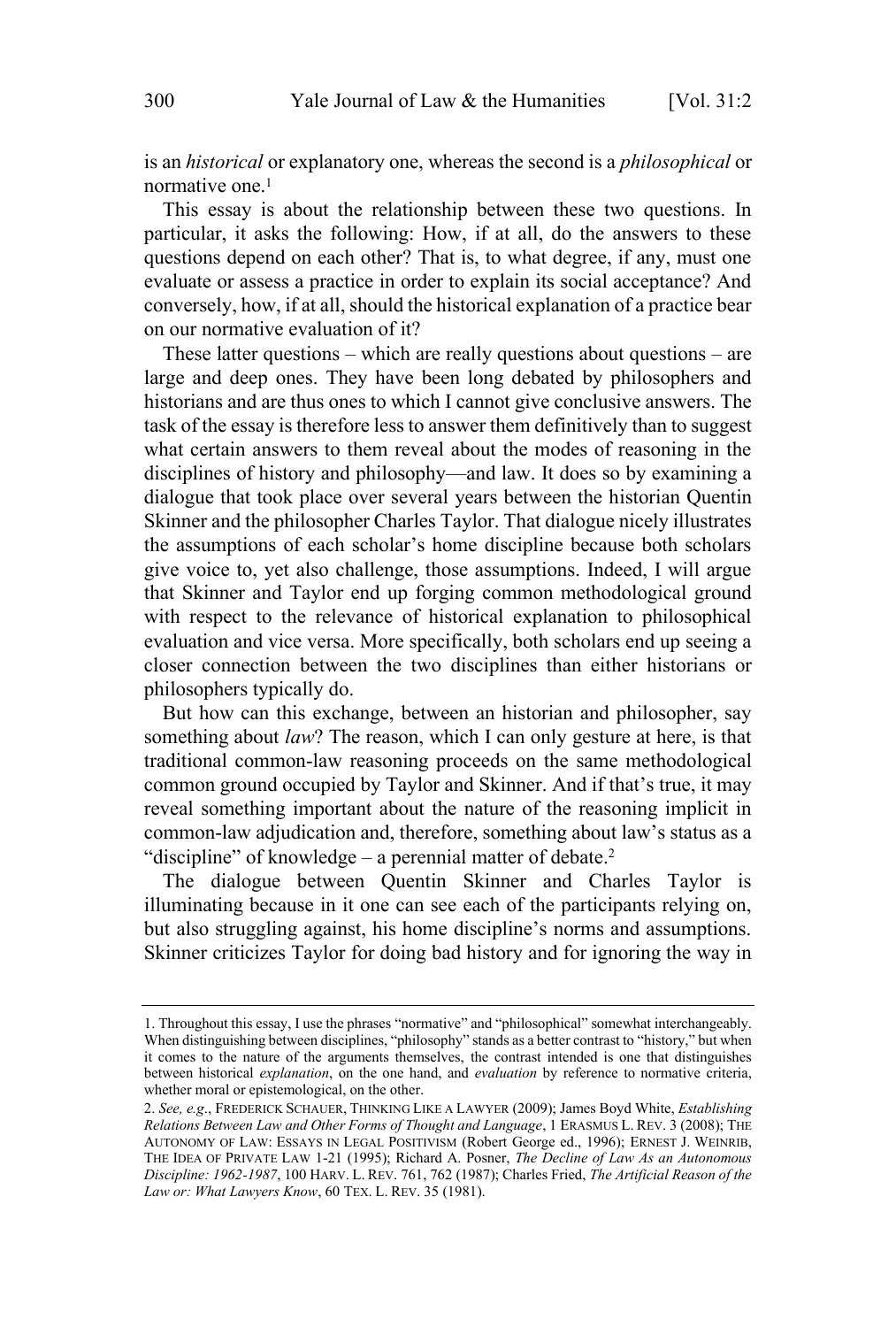which the actual, contingent manner by which today's political practices arose undermines Taylor's philosophical commitments. Meantime, Taylor distinguishes his "interpretive" project from that of the historian interested in questions of causation. In that way, both scholars show their loyalty to their respective disciplines.

But once one looks more carefully, things become a bit more complicated. It turns out that Skinner, too, thinks one can mine the past for philosophical gems – and that Taylor, too, acknowledges that genealogical accounts showing the contingency of present philosophical practices discredit those practices. In these ways, each scholar reveals his discomfort with the assumptions that tend to dominate his home discipline about how to respond to certain kinds of arguments. That discomfort, I will argue, brings their views about the relevance of history to philosophy, and philosophy to history, so close together that I think it is fair to describe them as occupying common methodological ground.

A caveat before proceeding: although I describe below an actual exchange between two scholars, it is in some ways (though *only* in some ways) better understood as a rational reconstruction of that exchange than as a proper intellectual history of it. Because my goal is to bring out each participant's methodological views in a clear way, I proceed according to the logic of their arguments rather than chronologically. And where there are tensions or inconsistencies in their arguments, I ascribe to them the view I find more persuasive. Nevertheless, I mean to state the views of both scholars accurately, and I would consider it a devastating objection to my argument if they could not recognize as their own the positions I impute to them.

# I. A FIRST CUT: DISCIPLINARY IMPASSE?

## *A. Quentin Skinner*

Quentin Skinner's famous article, "Meaning and Understanding in the History of Ideas" provides a useful starting point. There Skinner articulates and defends the method of intellectual history with which he has become most associated.<sup>3</sup> The article has been the subject of much methodological debate, <sup>4</sup> and it raises deep and difficult questions about the nature of meaning.<sup>5</sup> To the extent possible, I want to put those issues aside in order

<sup>3.</sup> Quentin Skinner, *Meaning and Understanding in the History of Ideas*, 8 HISTORY AND THEORY 3 (1969), *reprinted in* MEANING & CONTEXT: QUENTIN SKINNER AND HIS CRITICS 29 (James Tully ed., 1988) [hereinafter Skinner, *Meaning*].

<sup>4.</sup> Saul Cornell, *Meaning and Understanding in the History of Constitutional Ideas: The Intellectual History Alternative to Originalism*, 82 FORDHAM L. REV. 721, 725-33 (2013) (summarizing some aspects of this debate).

<sup>5.</sup> *See id.* at 730 (observing that Skinner said he revised some of his ideas based on new developments in the philosophy of language).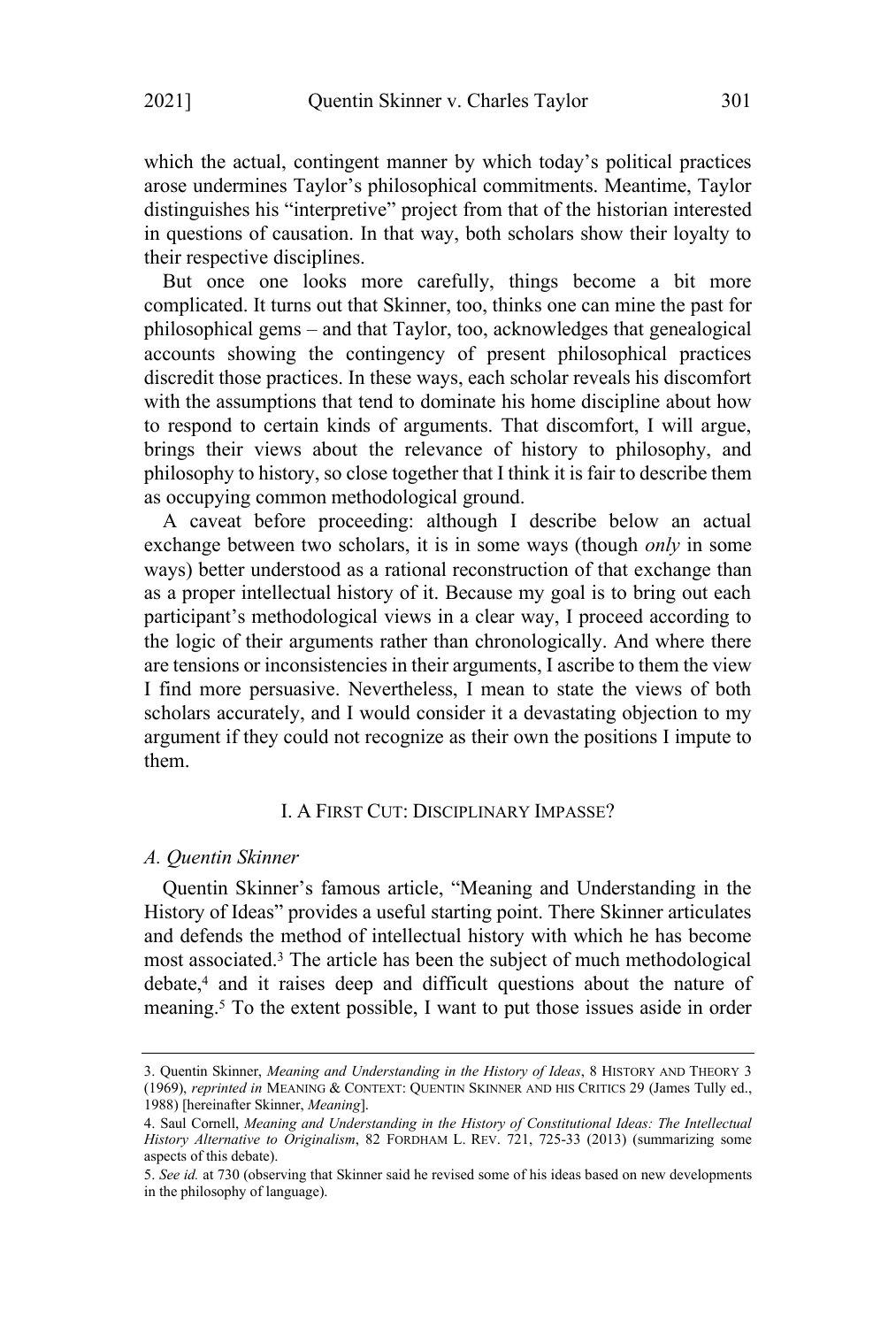to focus on how Skinner sought to revise the methods of traditional histories of philosophy and on what philosophical lessons, if any, he thought his approach could yield.

Today Skinner's targets may seem like straw men (and they did tend to be *men*) because the histories they produced would hardly be recognized *as* history by professional historians these days.<sup>6</sup> They were historians of philosophy – in particular of political philosophy – who wrote about the texts comprising the philosophical canon of their day, and they focused almost exclusively on the philosophical content of those texts. As a result, today these scholars would more likely be found in philosophy departments than history departments.

According to Skinner, such histories contained and perpetuated various myths about how works of political philosophy are written. The *mythology of coherence* wrongly assumed that everything a given author wrote could be rendered coherent; 7 the *mythology of doctrines* assumed that each author studied had something to say on all of the various topics that the historian considered constitutive of the discipline of political philosophy; <sup>8</sup> and the *mythology of prolepsis* entailed anachronistically ascribing to an author intentions that he or she could not possibly have had – such as ascribing to Petrarch the intention to "open the renaissance."<sup>9</sup> Worst of all was the central underlying assumption that one could study the history of an "idea" by looking at certain texts.<sup>10</sup> Since ideas do not exist in disembodied form, the proper task of an historian is instead to study how people in the past wrote particular sentences to communicate with one another.<sup>11</sup>

Once one sees that the historian's unit of analysis consists of what Skinner calls "speech acts," rather than "ideas," the scope of historical inquiry must broaden to include the social and ideological context in which the texts under analysis were written. Drawing on John Austin's philosophy of language, Skinner drew a distinction between the meaning of a given statement and its intended "illocutionary force."<sup>12</sup> Whereas the meaning of a statement is something like its literal meaning or semantic content, its illocutionary force is what the speaker of the statement intends to *do* with it. To *understand* a given text is to know what its author was intending to communicate. <sup>13</sup> And it is not sufficient (though it is necessary) for such

- 11. *Id.* at 56.
- 12. *Id.* at 61.
- 13. *Id.* at 63.

<sup>6.</sup> *Cf.* QUENTIN SKINNER, LIBERTY BEFORE LIBERALISM (1998) [hereinafter SKINNER, LIBERTY] (using as an epigraph for his essay this statement from F. W. Maitland: "Until I was thirty years old and upwards I rarely looked at a history – except histories of philosophy, which don't count.") (quoting F. W. Maitland to Lord Acton, 20 Nov. 1896, Cambridge University Library, Add. MS 6443 / 197, fo. lv). 7. Skinner, *Meaning*, *supra* note 3, at 39.

<sup>8.</sup> *Id.* at 32.

<sup>9.</sup> *Id.* at 44.

<sup>10.</sup> *Id.* at 54.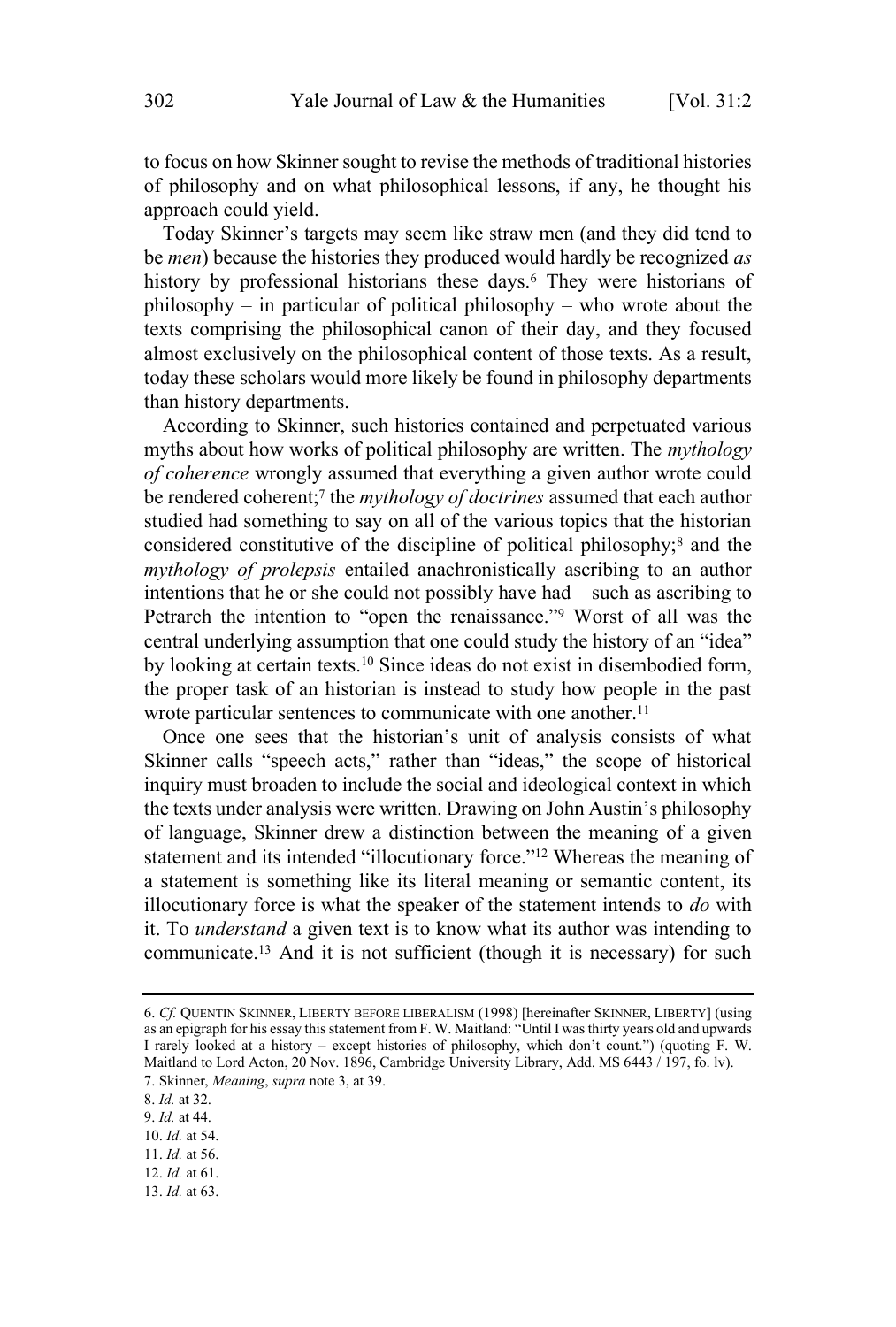understanding to know merely the text's meaning. One must also know the text's intended illocutionary force. And this requires looking to the historical context in which the statement was written. So, for instance, in order to understand a Renaissance tract that says, "a prince must learn how not to be virtuous," we must know something about the practices and conventions of the time. Was such advice commonly given? Was it intended to subvert that convention? We can only begin to know by looking to the meaning of the text *and* the rhetorical conventions of its time. 14

The upshot of this approach to intellectual history is that the effort of traditional historians of philosophy to look to classic texts to learn "universal truths" about "perennial philosophical questions" is quixotic. Any statement from the past is, according to Skinner, "inescapably the embodiment of a particular intention, on a particular occasion, addressed to the solution of a particular problem, and thus specific to its situation in a way that it can only be naïve to try to transcend."<sup>15</sup> Instead, the primary philosophical lesson – and Skinner suggests it may even be a "moral"  $lesson<sup>16</sup>$  – one can draw from intellectual history is precisely the particularity and contingency of our own present practices. Looking to our history can "show the extent to which those features of our own arrangements which we may be disposed to accept as traditional or even 'timeless' truths may in fact be the merest contingencies of our peculiar history and social structure."<sup>17</sup> In other words, history teaches us that the only general truth is that there are no general truths.<sup>18</sup>

## *B. Charles Taylor*

Charles Taylor, meanwhile, seems to offer a very different vision of the use of history for philosophy. Taylor's sort of history is not exactly like the "histories of philosophy" that formed Skinner's targets in *Meaning and Understanding*, but the question is whether it is still vulnerable to Skinner's critique of such histories. At first blush, it seems to be.

Taylor argues that philosophy, properly understood, is an essentially historical inquiry. He argues as follows. Philosophy is an activity in which we aim to redescribe or reformulate what we are doing in order to see our own actions in a clearer light.<sup>19</sup> It is a process of trying to articulate to the

<sup>14.</sup> *Id.* at 61-62.

<sup>15.</sup> *Id.* at 65.

<sup>16.</sup> *Id.* at 67.

<sup>17.</sup> *Id.* at 67.

<sup>18</sup>*. Id.* This calls to mind a line Neil Diamond used to use when opening concerts: "There's only one rule: there are no rules." *See* Jason Harper, *Concert Review: Neil Diamond at Sprint Center. Tuesday, December 16, 2008.*, THE PITCH (Dec. 16, 2008), http://www.thepitchkc.com/concert-review-neildiamond-at-sprint-center-tuesday-december-16-2008.

<sup>19.</sup> Charles Taylor, *Philosophy and its History*, *in* PHILOSOPHY IN HISTORY 18 (Richard Rorty, J. B. Schneewind & Quentin Skinner eds., 1984).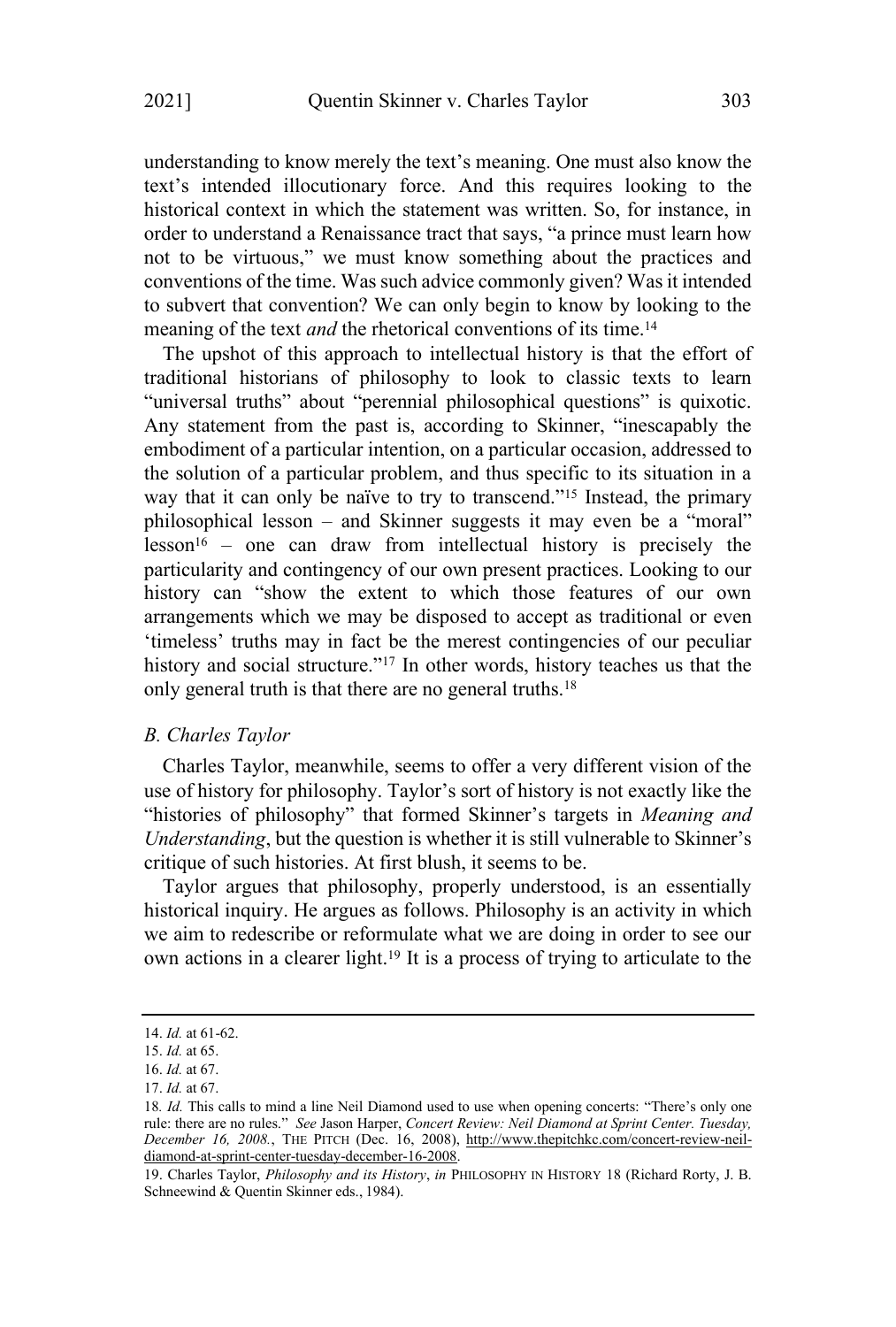best of our abilities our reasons for thinking and acting as we do, even though we are not always entirely aware of those reasons. But the process of articulation often will require the recovery of past articulations because we can only see alternatives to today's unquestioned premises by looking to the arguments that were made on behalf of those premises when they were not unquestioned assumptions but instead advanced as novel and controversial theses. 20

Taylor's opus, *Sources of the Self*, offers an example of this sort of history.<sup>21</sup> In it Taylor attempts to trace the philosophical sources of our modern sense of individual identity using a method he has described elsewhere as one of "philosophical anthropology." <sup>22</sup> He begins by describing various ethical commitments that he suggests are today largely accepted as given by philosophers, and by modern western culture generally, and which constitute modern identity. These include the sense that the self has an inner depth, the value placed on the "ordinary life" of production and reproduction, and the idea that nature affords an "inner moral source."<sup>23</sup> Taylor then traces the development of these ideas, through the writings of Plato, St. Augustine, Locke, Descartes, Rousseau, various Romantic poets, and many others, in order to show how we arrived at our current understandings of the self and the ethical commitments that constitute it.

The result of Taylor's expansive survey of philosophers and poets is part affirmation, part criticism. It is meant to affirm the validity or worthiness of the ultimate values – or what he calls "hypergoods" – which frame the moral, political and philosophical debates of our age. But it is also meant to show that those who embrace these hypergoods today refuse to accept the sort of ontology necessary to make sense of those commitments.<sup>24</sup> They insist on a "naturalist" ontology that sees all such hypergoods and frameworks of meaning as "gratuitous inventions" thrust upon an otherwise meaningless world.<sup>25</sup> He thus concludes his book with the suggestion that a theological ontology of the kind articulated by at least some of those earlier thinkers more plausibly explains our present ethical commitments.<sup>26</sup>

## *C. Skinner v. Taylor*

I raised earlier the question of whether Taylor's use of history in service of philosophy is vulnerable to Skinner's critique of the historians of

<sup>20.</sup> *Id*. at 19.

<sup>21.</sup> CHARLES TAYLOR, SOURCES OF THE SELF (1989) [hereinafter TAYLOR, SOURCES].

<sup>22.</sup> Charles Taylor, *The Hermeneutics of Conflict*, *in* QUENTIN SKINNER AND HIS CRITICS 223 (James Tully ed., 1988) [hereinafter Taylor, *Hermeneutics*]

<sup>23.</sup> TAYLOR, SOURCES, *supra* note 21, at x.

<sup>24.</sup> *Id*. at 69.

<sup>25.</sup> *Id*. at 19.

<sup>26.</sup> *Id*. at 521.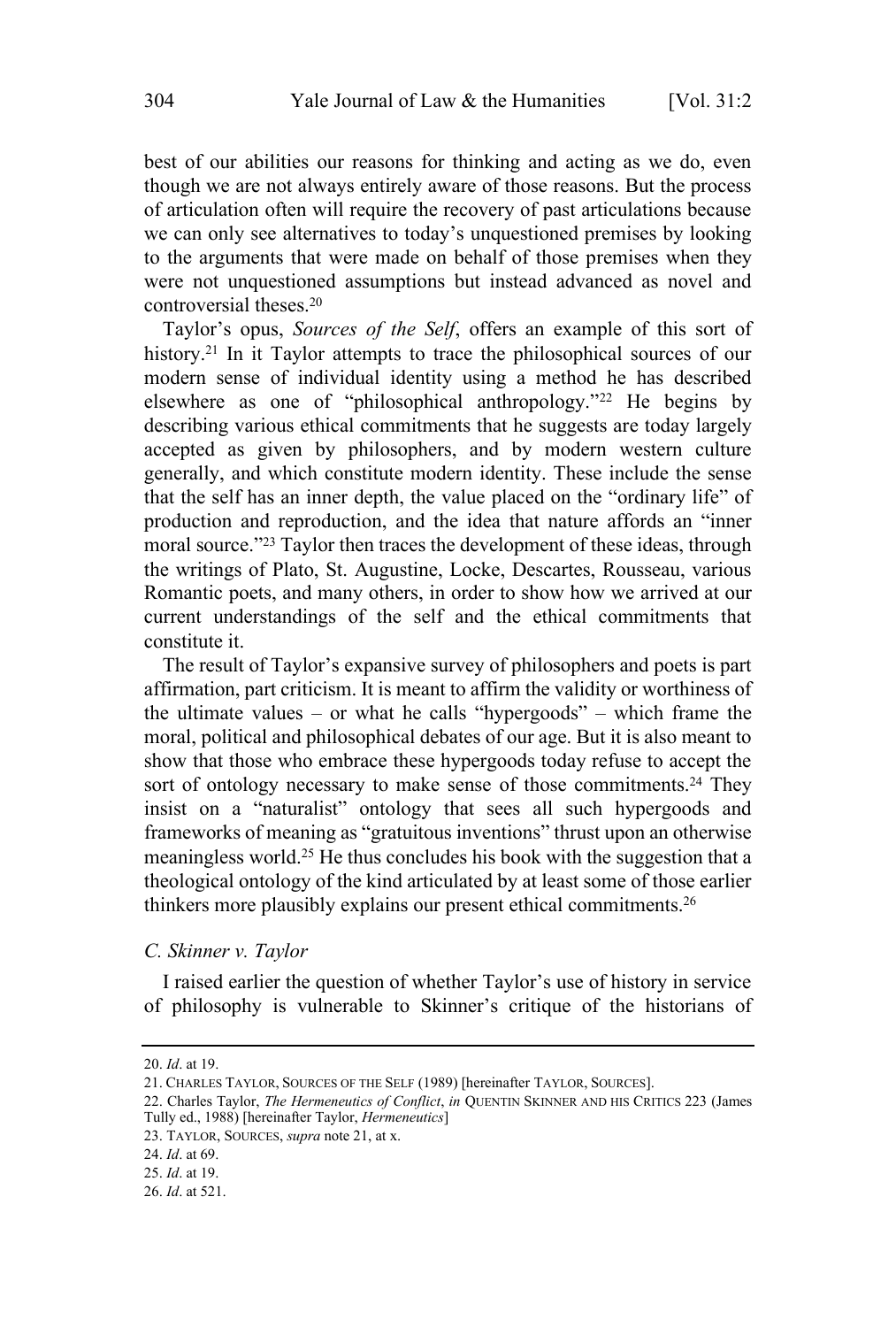philosophy of an earlier era. Skinner himself seems to think it is. In a comment on *Sources of the Self*, Skinner challenges both Taylor's historical claims and his philosophical ones.<sup>27</sup> He points out that as a matter of cultural history, Taylor's account of the development of the modern self is filled with omissions and distortions. It ignores, for instance, the influence of various important medieval religious and natural-law thinkers. <sup>28</sup> Moreover, it offers strained interpretations of the thinkers he does cover, such as Locke and Rousseau.<sup>29</sup> He thus accuses Taylor of engaging in what legal historians would condemn as "law-office history" if Taylor were writing about the history of law. "Here and elsewhere," Skinner concludes, "it is sometimes hard to resist the suspicion that Taylor is prompting his leading characters to speak the lines that the thrust of his narrative imposes on them."<sup>30</sup>

Taylor anticipates this criticism in *Sources*, where he responds to it by distinguishing his project from that of traditional historians. He is not trying to answer the question of what brought about the modern identity as a matter of what he calls "diachronic causation."<sup>31</sup> That project is a much more ambitious one, which would require looking to the rise of modern capitalism, among many other social, economic, and political events and developments. <sup>32</sup> Instead, his task is an "interpretive" one that aims to provide "an account of the new identity which makes clear what its appeal was." <sup>33</sup> Such an inquiry, Taylor maintains, "can, up to a point, be explored independently of the question" of historical explanation.<sup>34</sup>

But Skinner rejects this distinction between interpretive and historical projects. <sup>35</sup> He insists that insofar as Taylor means to affirm the ethical commitments of our current practices, such an affirmation is vulnerable to historical critique. Take Taylor's endorsement of the modern tendency to find value in the activities of production and reproduction. Skinner points out that powerful groups, including absolutist monarchs, had an interest in propagating the idea that life's meaning could be found in the mundane world of work and family because it allowed them to gain more political

<sup>27.</sup> Quentin Skinner, *Who Are "We"? Ambiguities of the Modern Self*, 34 INQUIRY 133, 133-35 (1991) [hereinafter Skinner, *Ambiguities*].

<sup>28.</sup> *Id*. at 135.

<sup>29.</sup> *Id*. at 135-36.

<sup>30.</sup> *Id*. at 136.

<sup>31.</sup> TAYLOR, SOURCES, *supra* note 21, at 202.

<sup>32.</sup> *Id*.

<sup>33.</sup> *Id*. at 203. *See also* Taylor, *Hermeneutics*,*supra* note 22, at 223 (observing that "one could construct a single unified justification [of a practice], from one coherent theory of philosophical anthropology, even though historically we all know that liberal democracy didn't arise that way").

<sup>34.</sup> TAYLOR, SOURCES, *supra* note 21 at 203.

<sup>35.</sup> Skinner, *Ambiguities*, *supra* note 27, at 143 (ascribing to Taylor the view that "[t]he two forms of narrative, while obviously complementary, are almost entirely 'distinct' and 'independent' of each other" (quoting TAYLOR, SOURCES, *supra* note 21, at 2023) and then denying that "this thesis can be sustained").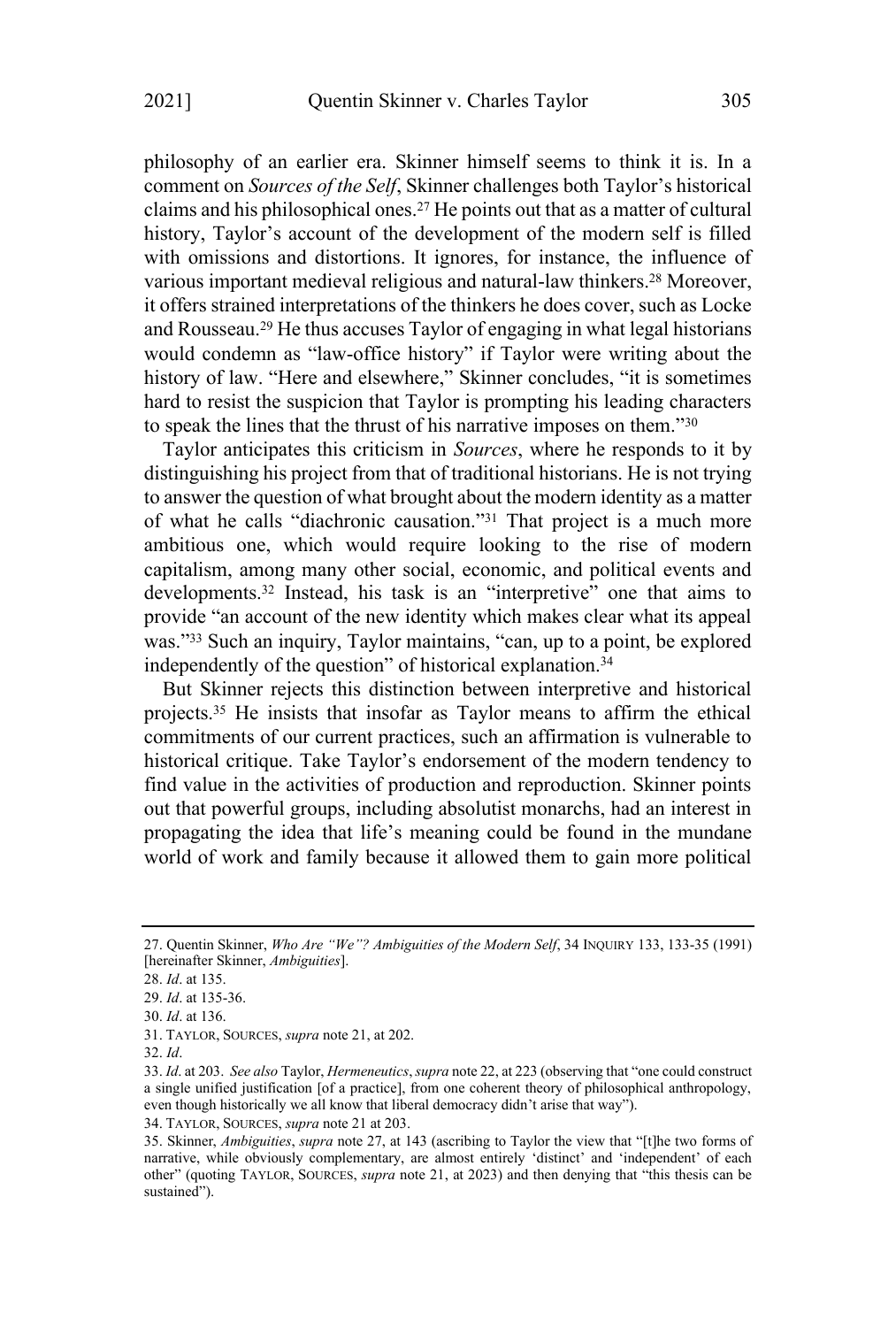power without ordinary people paying much attention.<sup>36</sup> Thus, even if we acknowledge that the new priorities of work and home held some intrinsic appeal to those who embraced them, we must still acknowledge the "disquieting implication that our forebears may to some degree have been hoodwinked into exchanging their traditional picture of spirituality and citizenship for the very different one they in turn bequeathed to us."<sup>37</sup> In this way, history undercuts the moral of Taylor's story. "The more we acquaint ourselves with the kind of causal story that historians like to tell – but Taylor elects to ignore," Skinner explains, "the more does such an affirmative stance seem impossible to uphold."<sup>38</sup>

We thus seem to reach an impasse that often occurs when historians and philosophers try to engage with one another. The philosopher draws on texts from the past to support a particular philosophical thesis or vision premised on present-day moral or epistemological assumptions. The historian then shows how a "causal story" displays the contingency of those assumptions and thereby undermines the philosopher's view. To this the philosopher responds that he is not concerned with historical explanation or causation – that his task is an interpretive one and so is immune to such objections. Not surprisingly, we see the same dynamic at work between *legal* historians and *legal* philosophers. 39

# II. PHILOSOPHICAL HISTORY AND HISTORICAL PHILOSOPHY: COMMON METHODOLOGICAL GROUND?

It turns out, though, that things are not so simple. Skinner is too sophisticated an historian, and Taylor too sensitive a philosopher, for the debate to remain stuck in such a stalemate. Instead, both scholars concede far more to the other side than the above description suggests, opening up the possibility that they may both conceive of philosophy and history as part of the same historical-philosophical enterprise.

### *A. Ideas in History*

Let's begin with the role of ideas in historical explanation. To say that "ideas" matter – or at least *sometimes* matter – in history is to assert that

<sup>36.</sup> *Id*. at 144.

<sup>37.</sup> *Id*. at 145.

<sup>38.</sup> *Id*. at 144.

<sup>39</sup>*. Compare* MORTON HORWITZ, THE TRANSFORMATION OF AMERICAN LAW 1780-1860 (1977) and Robert W. Gordon, *Historicism in Legal Scholarship*, 90 YALE L.J. 1017 (1981) *with* RONALD DWORKIN, LAW'S EMPIRE 273 (1986) [hereinafter DWORKIN, EMPIRE] (criticizing, among other historians, Gordon on the ground that critical histories, "describe law genetically," and so "reflect a serious misunderstanding of the kind of argument necessary to establish a skeptical position: the argument must be interpretive rather than historical"). I have discussed Dworkin's response to the critical-history critique elsewhere. *See* Charles L. Barzun, *Inside-Out: Beyond the Internal-External Distinction in Legal Scholarship*, 101 Va. L. Rev. 1203, 1228-32 (2015); Charles L. Barzun, *Causation, Legal History and Legal Doctrine*, 64 Buff. L. Rev. 81, 97-99 (2016).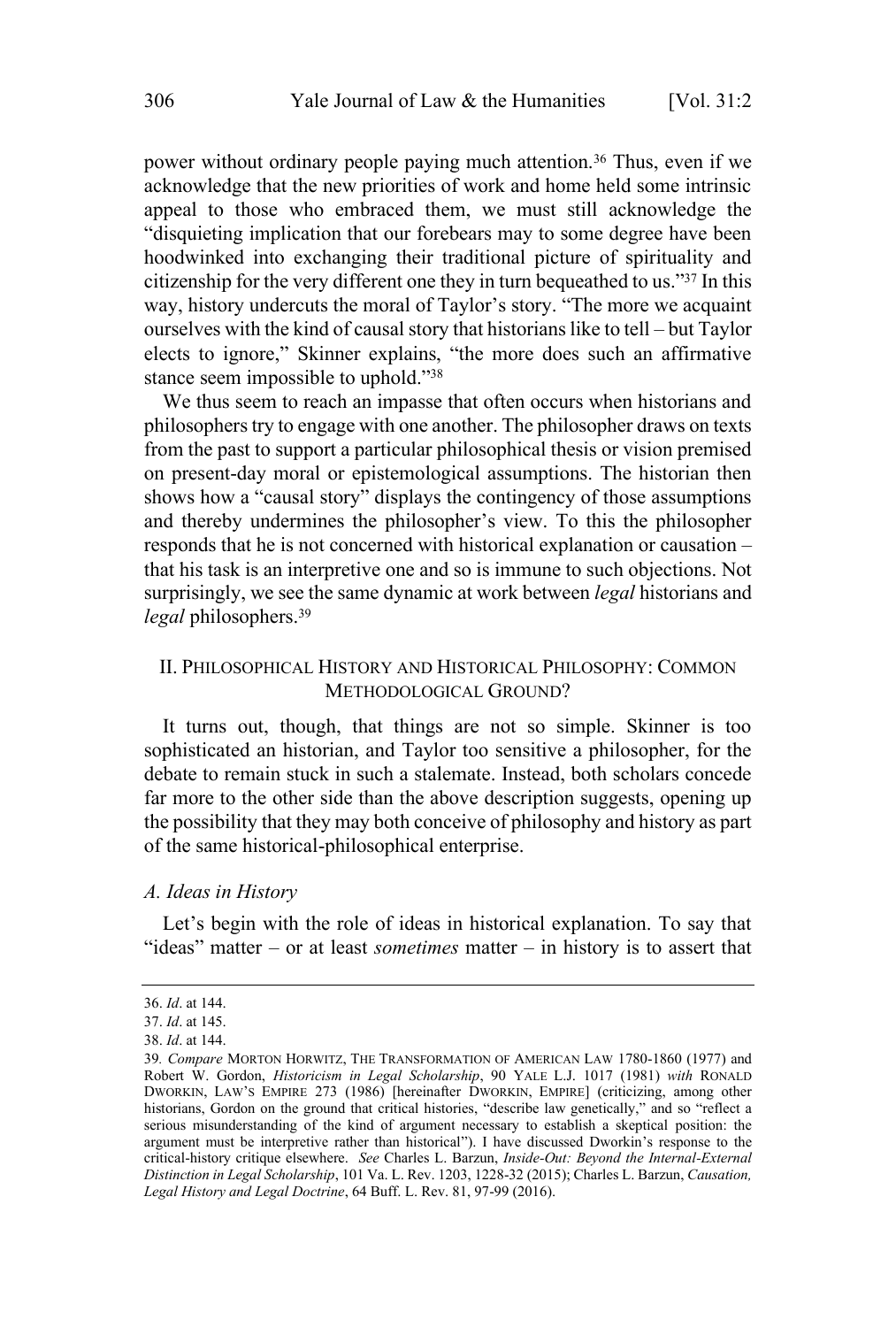those ideas have played a causal role because they are *true*. <sup>40</sup> Take, for instance, the set of legal and constitutional practices protecting the rights of individuals to contract for their own labor. If those practices came to be accepted within American society only because powerful actors managed to manipulate the ignorant masses into embracing that ideology in spite of the fact that doing so undermined their own interests, then there is a sense in which the "ideas" of individual liberty and freedom of contract matter in how American society has developed. But it would be odd to call that an *intellectual* explanation of the rise of free-market capitalism. The driving force in this account is the social, economic, or political power of the elites propagating that message. Instead, what those who insist that ideas matter in history typically mean to assert is that the historical actors who accepted or embraced those ideas did so at least partly because the ideas were *true* i.e., they really did conform to the deeper moral principles they purported to or produced the benefits promised.

Both Taylor and Skinner seem to accept this stronger view. Taylor argues explicitly that ideas matter when it comes to explaining our current practices. In an essay criticizing what he understands to be Skinner's thesis in his "Meaning and Understanding" essay, <sup>41</sup> Taylor reads Skinner as arguing that whether some set of political ideas or practices comes to dominate a society or not depends almost entirely on whether those who advocate for those ideas win on the battlefield.<sup>42</sup> Its success or failure, under this view, depends not at all on whether the underlying theories expressed by the texts in question are true or not.<sup>43</sup> In Taylor's view, this thesis is wildly implausible because big political ideas, such as political individualism, are causally connected to other practices, such as modern conceptions of marriage and the family, human fulfillment, the value of individual difference, and the idea of being "true to oneself." <sup>44</sup> Those institutions and practices seem only loosely connected to actual military battles. Therefore, the relevant battle is not literally a military one; instead, it is "the struggle of daily life, in which individuals and couples strive to make sense of their lives and give shape to their hopes, fears, and aspirations."<sup>45</sup>

<sup>40.</sup> Whether the notion of "truth" here is a timeless one or one relative to the historical context is a question taken up below.

<sup>41.</sup> Taylor here takes as his target an essay written by another author who summarizes and endorses Skinner's approach. *See* Taylor, *Hermeneutics*, *supra* note 22, at 218 ("Here I want to confine myself to raising some issues about [Skinner's] methodology, starting in fact not from Skinner's own statements, but from the useful and concise summary that James Tully has offered.") (citing James Tully, *The Pen is Mightier than the Sword: Quentin Skinner's Analysis of Politics*, *in* MEANING & CONTEXT: QUENTIN SKINNER AND HIS CRITICS 29 (James Tully ed., 1988)). Skinner's short response to Taylor's essay makes no effort to distinguish Tully's account of Skinner's thesis from his own.

<sup>42.</sup> *Id*. at 223.

<sup>43.</sup> *Id*. at 219.

<sup>44.</sup> *Id*. at 225-26.

<sup>45.</sup> *Id*.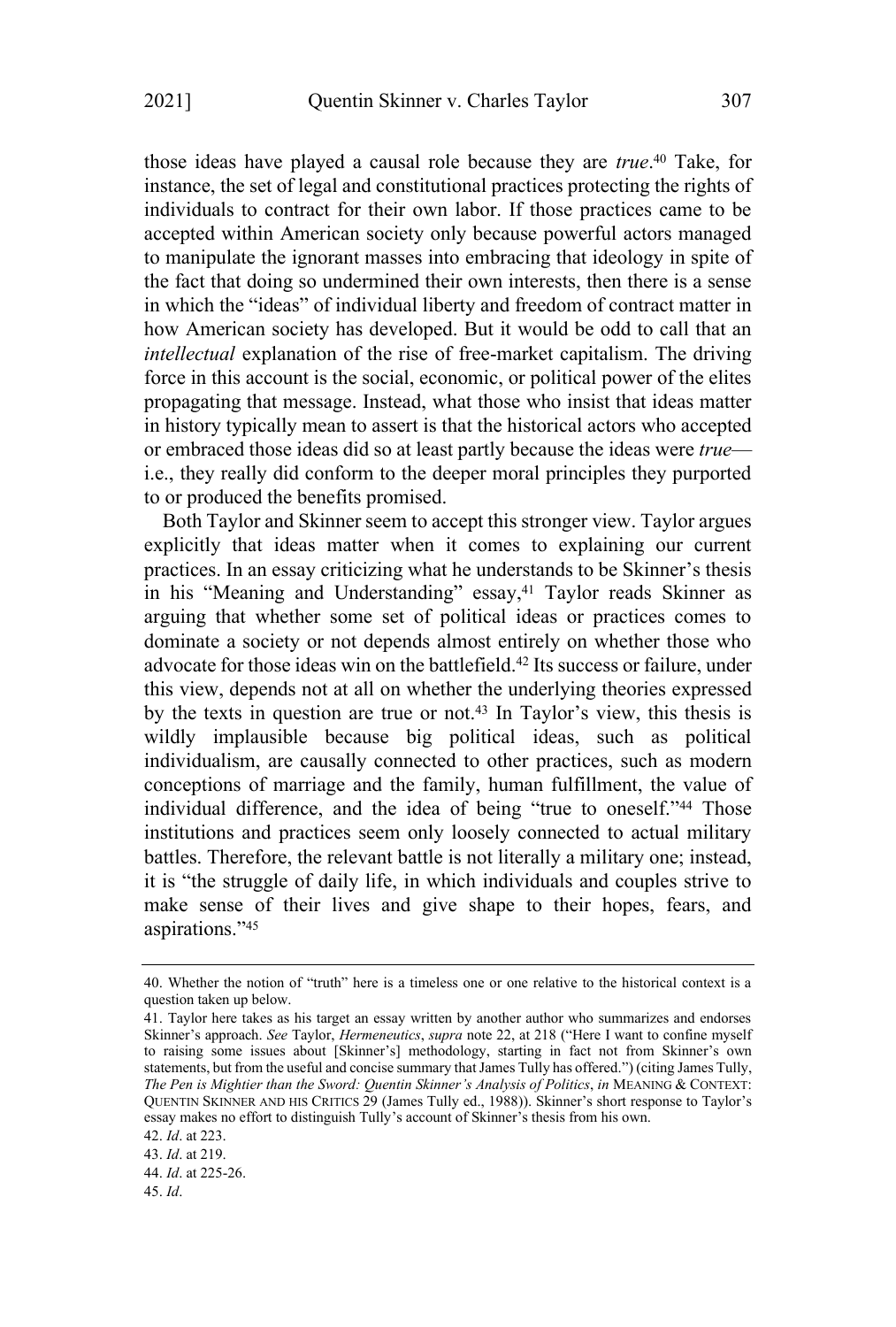According to Taylor, if this view is right, it has methodological implications for the historian. For once one accepts the idea that an idea's truth may sometimes play a causal role in explaining some practice in which it figures, then it seems to follow that the historian must make judgments about the truth of the ideas under scrutiny.<sup>46</sup> The historian, in other words, becomes in part a political philosopher who has to grapple with, and make judgments about, the political issues that the actors in his historical account face.

In a short response to Taylor's essay, Skinner more or less concedes this point. While insisting that historians must be on guard against bringing their own society's standard of truth to bear when offering historical explanations, Skinner acknowledges that if Taylor means only that the historian must make judgments about what is true "in relation to the needs of the people who live under them," then he agrees with him.<sup>47</sup> "If we encounter an ideology, which we find to be true to the needs of the society living under it," Skinner explains, "we are sure to treat that very fact as part of the explanation for its success."<sup>48</sup>

Moreover, Skinner is no Marxist historian who sees only material forces at work. As he explains in an essay published many years after *Meaning and Understanding*, to recognize that works of political theory are often written with concrete political purposes in mind – purposes which can only be known by looking to the context in which the work was written – does not preclude the judgment that the more general principles articulated in those texts figure in the best historical explanation of them. The reason is that even if those principles are mere rationalizations for particular positions, the rationalizations chosen indicate the sorts of ideas that are perceived to be legitimate at the time and place the work was written. In that way, they serve as evidence of the rhetorical constraints placed on the author.<sup>49</sup> Skinner thus concludes that "we cannot avoid invoking the presence of such principles if we wish to explain why certain policies are chosen at particular times and are then articulated and pursued in particular ways."<sup>50</sup> So ideas do matter when it comes to explaining historical change, even if only as constraints on political action, rather than as motives for it.

Skinner does not consider his recognition that the intellectual historian must make judgments about what the "needs of the people" are to be much of a concession. The reason is that he considers that definition of "truth" to be so broad as to make the requirement "unhelpfully wide."<sup>51</sup> But it is

<sup>46.</sup> *Id.* at 226-27.

<sup>47.</sup> Quentin Skinner, *A Reply to my Critics*, *in* MEANING & CONTEXT: QUENTIN SKINNER AND HIS CRITICS 236-237 (James Tully ed., 1988) [hereinafter Skinner, *Reply*] (quoting Taylor, *id.* at 223). 48*. Id.* at 236-7.

<sup>49.</sup> SKINNER, LIBERTY, *supra* note 6, at 105.

<sup>50.</sup> *Id.* at 106.

<sup>51.</sup> Skinner, *Reply*, *supra* note 47, at 237.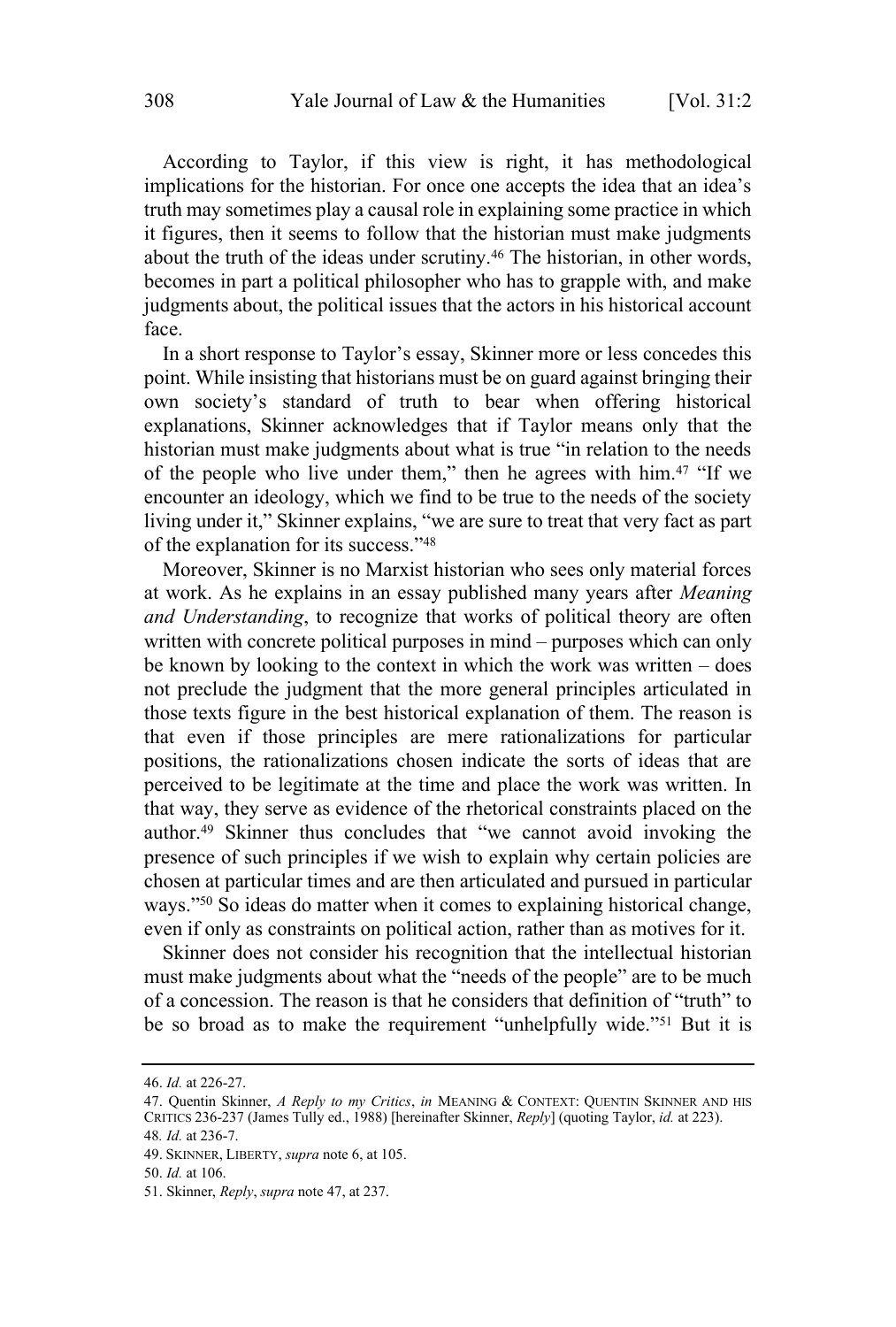sufficient, I think, to establish Taylor's point, which is that whenever an historian advances an explanation of past actors' actions that renders a verdict as to whether the ideas articulated by those actors are properly included in the explanation or not, she cannot avoid making a philosophical judgment of sorts. The reason is that in order to conclude that those ideas do or do not figure in the best explanation of the actions under scrutiny, the historian must determine whether or not those ideas had the rational force the actors ascribed to them at the time—i.e., whether those actors were right to find them "appealing." But how else can the historian reach that conclusion other than by assessing, at least in part, what kind of rational force those ideas possess (or would possess for someone in the historical actors' position)? In other words, determining whether an idea or ideology was, in Skinner's phrase, "true to the needs of the society living under it," requires making judgments as to what the needs of the society *really were* and whether the idea or ideology was a proper response to those needs.<sup>52</sup> And those entail normative judgments, not merely empirical ones.

To see why, consider again the example of laissez-faire ideology in late nineteenth-century America. If the historian wants to know whether the truth of that ideology or set of ideas helps explain why people, beyond the capitalists who directly benefited from its popularity, endorsed and espoused it, then she must decide whether that ideology was "true to the needs of the society living under it" or not.<sup>53</sup> But how can she make that judgment without (a) sorting through, and assigning priority to, the various moral, material, spiritual, social needs of late-nineteenth century Americans and (b) determining whether a largely free-market system really served whatever needs are judged to be most important?

To be clear, the point is not that one must take the historical actors' word for it when it comes to the question of whether the ideas they espoused really mattered in the way they thought they did. Rather, the point is that any judgment to the contrary requires grappling with the ideas themselves and their fit (or lack thereof) with the forms of life out of which they grew. As Taylor put it:

That one must confront one's language with that of one's subjects doesn't involve accepting [their] language. It may of course. But the upshot can also be that one judges oneself to have a perspective that they couldn't share, and so far forth revises their beliefs. The point is the issue must be faced, one way or another, or muddle will prevail.<sup>54</sup>

So the nineteenth-century historian may conclude that many of those who embraced laissez-faire ideology were indeed "hoodwinked" by the monied

53*. Id.*

<sup>52.</sup> Skinner, *Ambiguities*, *supra* note 27, at 145.

<sup>54.</sup> Taylor, *Hermeneutics*, *supra* note 22, at 228.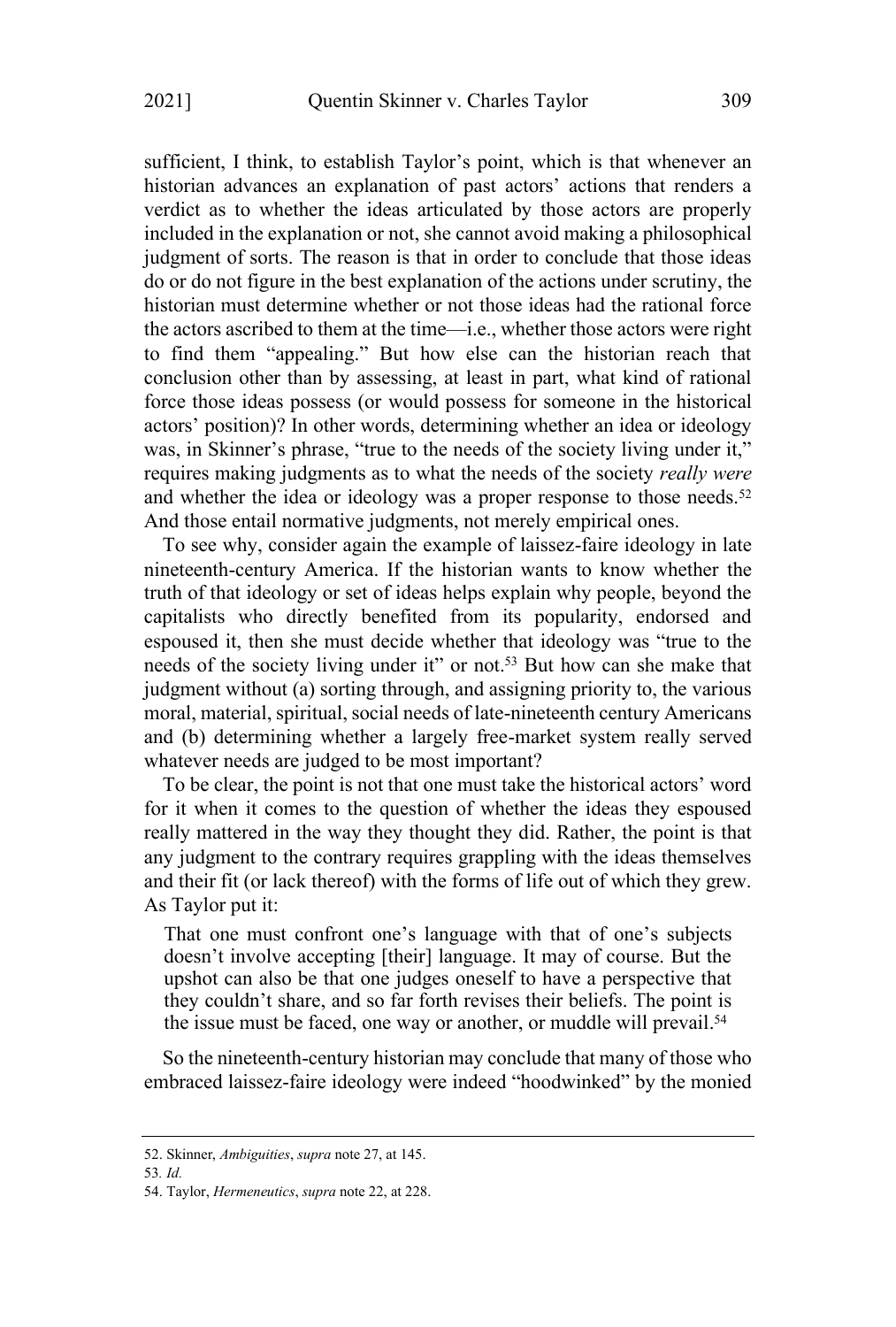classes.<sup>55</sup> But even that conclusion entails a judgment that those historical actors misunderstood their own needs or interests—a judgment that the relevant empirical facts are not alone sufficient to establish.

# *B. Historical explanation and philosophical evaluation*

Taylor and Skinner thus agree that ideas sometimes matter for the purposes of historical explanation and that that fact requires the intellectual historian to be part political theorist or philosopher. Now let's consider the influence going the other way: How do historical explanations of certain practices bear on our assessment of them? To what extent ought philosophers be historians?

# *i. Debunking genealogies*

We may begin again with Taylor. It turns out that he draws a far weaker contrast between interpretive projects like his own and those of historical explanation than either the above description suggests or than Skinner ascribes to him. Indeed, he characterizes the difference primarily as one of degree of ambition, rather than as one of divergent purposes.<sup>56</sup> Although he suggests that the two projects may "*up to a point*, be explored independently" of one another, the qualifier "up to a point" demonstrates his recognition that the two cannot be separated entirely.<sup>57</sup> That is because the interpretive question, as we have seen, aims to provide "an account of the new identity which makes clear what its appeal was."<sup>58</sup> But to say that a set of ideas held appeal for a society or culture implicitly suggests that such appeal is *why* it came to be embraced by that society or culture – and that is a question of historical explanation.<sup>59</sup> In other words, the interpretive project must make implicit judgments about whether the ideas whose appeal it investigates play a causal role in how a culture or society develops. What it need not assert is that the appeal of such ideas is "*sufficient* to answer the causal-diachronic question." $\overline{60}$  To that extent – and only to that extent – does he accept a Marxist critique that emphasizes material conditions as causal forces. In short, contrary to what it earlier appeared, Taylor sees an interpretive enterprise like his own, which looks to the intrinsic "appeal" of ideas to a certain community, as part of (even if *only* a part of) the project of historical explanation.

<sup>55.</sup> Skinner, *Ambiguities*, *supra* note 27, at 145.

<sup>56.</sup> TAYLOR, SOURCES, *supra* note 21, at 203.

<sup>57.</sup> *Id.*

<sup>58.</sup> *Id.* See also Taylor, *Hermeneutics*, *supra* note 22, at 223 (observing that "one could construct a single unified justification [of a practice], from one coherent theory of philosophical anthropology, even though historically we all know that liberal democracy didn't arise that way"). 59. *Id.*

<sup>60.</sup> *Id.* at 204 (emphasis in original).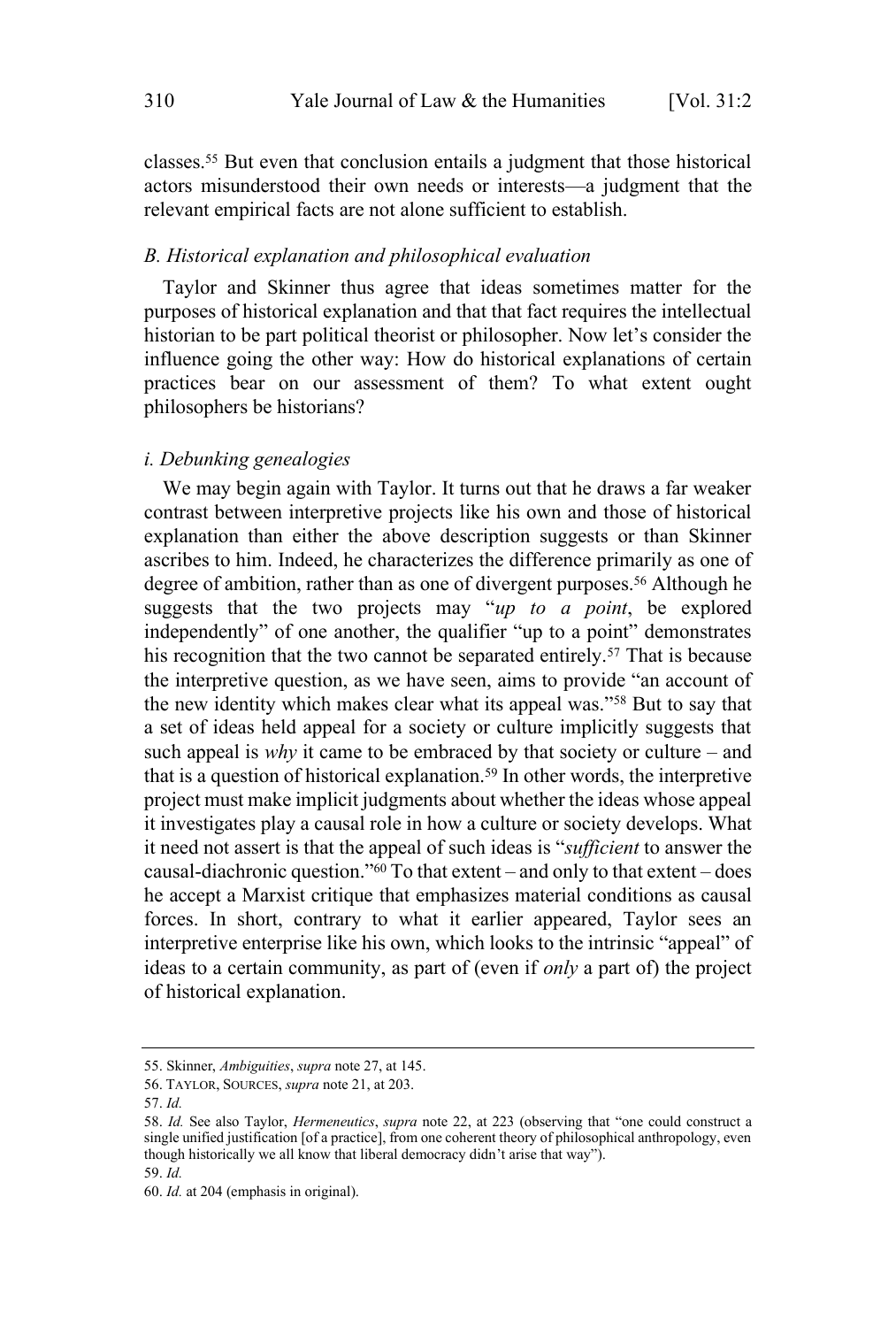Taylor also accepts the negative implication of this view, which is that if the best explanation of a practice does *not* involve its intrinsic value or appeal, then that's a problem for the practice. Pointing to the causal genesis of an idea, he explains, will help us "identify its spiritual center of gravity."<sup>61</sup> That is why genealogical accounts that purport to show that an idea became popular only because it rationalized entrenched social or economic interests are properly disconcerting. "When Nietzsche wants to launch his out-and-out attack on morality," he explains, "he does this by offering an account of the transition to it, the rise of slave morality. 'Genealogy' is the name for this kind of probing. No one can fail to recognize that, if true, Nietzsche's genealogies are devastating."<sup>62</sup> Thus, just as an understanding of certain ideas is necessary to do good history, history properly bears on our evaluation of those same ideas.

We have already seen that Skinner draws precisely the same inference from historical explanations. Recall Skinner's critique of Taylor's endorsement of what he calls the "affirmation of daily life." Skinner worries that the relevant history shows the way in which the common people were "hoodwinked" into accepting those values. <sup>63</sup> He thus implicitly contrasts such an account with one that sees the common people as having come to embrace those values through some more rational or healthy process – as a result, for instance, of their gradually adopting those values on the basis of their own lived experience and their reflection on that experience. Such a process would help ensure that the values embraced satisfied their true "needs."

## *ii. Intellectual history as philosophical anthropology*

What is less obvious, though, is that Skinner also turns to history for philosophical inspiration in the way Taylor does. In *Liberty Before Liberalism*, Skinner describes a political theory, which he calls the "neoroman" theory of liberty and which he sees as an alternative to modern liberalism.<sup>64</sup> According to this view, which Skinner finds in the works of various seventeenth-century English thinkers, individual liberty consists mainly in living within a self-governing political community. It analogizes the state to an individual and asserts that people cannot be truly free unless they have a right to participate in the governing of their community – even if the substantive laws under which they live do not constrain their

<sup>61.</sup> *Id.* at 203.

<sup>62.</sup> *Id.* at 72. For reasons mentioned below, I think Taylor is wrong about this as a descriptive claim. Many people, especially philosophers, might fail to recognize the force of Nietzsche's genealogy. They might dismiss any suggestion that it could have such an effect as an example of the genetic fallacy. *See infra* note 75.

<sup>63.</sup> Skinner, *Ambiguities*, *supra* note 27, at 145.

<sup>64.</sup> SKINNER, LIBERTY, *supra* note 6, at 22 n.67. Of course, it's possible that this reflects a change in Skinner's view, but he does not describe it that way in the essay itself.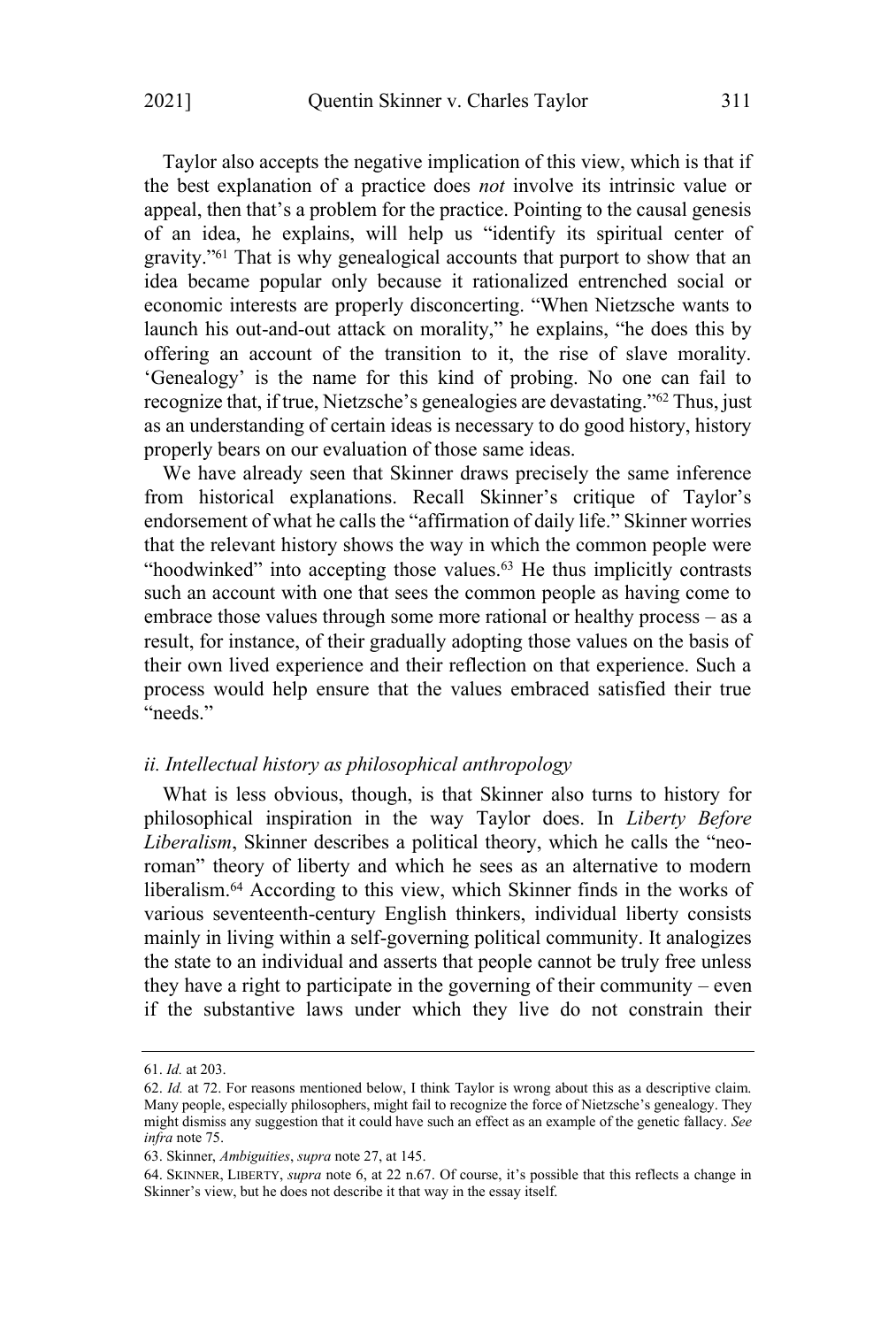individual actions in onerous ways.<sup>65</sup>

Much of *Liberty Before Liberalism* is devoted to articulating the neoroman theory of liberty and identifying its assumptions. But toward the end Skinner makes quite clear what motivates his project. It is an effort to improve our self-knowledge. Today we often speak of the state as a kind of person, he explains, but we tend not to give much thought to what that might mean or why we do so. We have "inherited a theory which we continue to apply, but which we do not really understand." <sup>66</sup> He thus suggests that we improve our understanding of our current practice by looking to the past. One of the ways, he explains, "of improving our understanding will be to go back to the historical juncture at which this way of thinking about politics was first articulated and developed."<sup>67</sup> It is for that reason that he describes his essay as a work of "excavation" and the role of the intellectual historian "as a kind of archaeologist, bringing buried intellectual treasure back to the surface, dusting it down and enabling us to reconsider what we think of it."<sup>68</sup>

It seems, then, that Taylor and Skinner end up voicing views more methodologically consonant than they first appeared. Earlier we saw Taylor acknowledge the critical force that historical accounts may carry for our present practices in just the way Skinner had insisted. We now see Skinner endorsing the use of history as an aid to philosophical inquiry in a more constructive manner, along the lines of what Taylor had advocated.

Indeed, Skinner's intellectual historian is not unlike Taylor's philosophical anthropologist. Taylor insists that the philosopher's task involves the "recovery of previous articulations," to which we must return in order to better understand our present practices, and Skinner speaks of returning to the "historical juncture" at which a particular way of thinking "was first articulated and developed" in order to "enable us to acquire a selfconscious understanding of a set of concepts that we now employ unselfconsciously."<sup>69</sup> In both cases, we turn to history for the philosophical purpose of improving our own self-knowledge.

None of this is to deny that Skinner and Taylor disagree. But the point is that, under the reading I am offering, they disagree about the historical facts. No surprise, then, that in a subsequent exchange, we see precisely such disagreement. Skinner argues once again that an historian's attention to the "causal processes" that led to the embrace of modern values undermines those values because it demonstrates their contingency. For instance, he argues that monasticism disappeared as a meaningful social ideal primarily because it was "in the interests of . . . ruling groups to promote the view that

69*. Id.*

<sup>65.</sup> *Id.* at 84.

<sup>66.</sup> *Id*. at 110.

<sup>67.</sup> *Id.* at 111.

<sup>68.</sup> *Id*. at 112.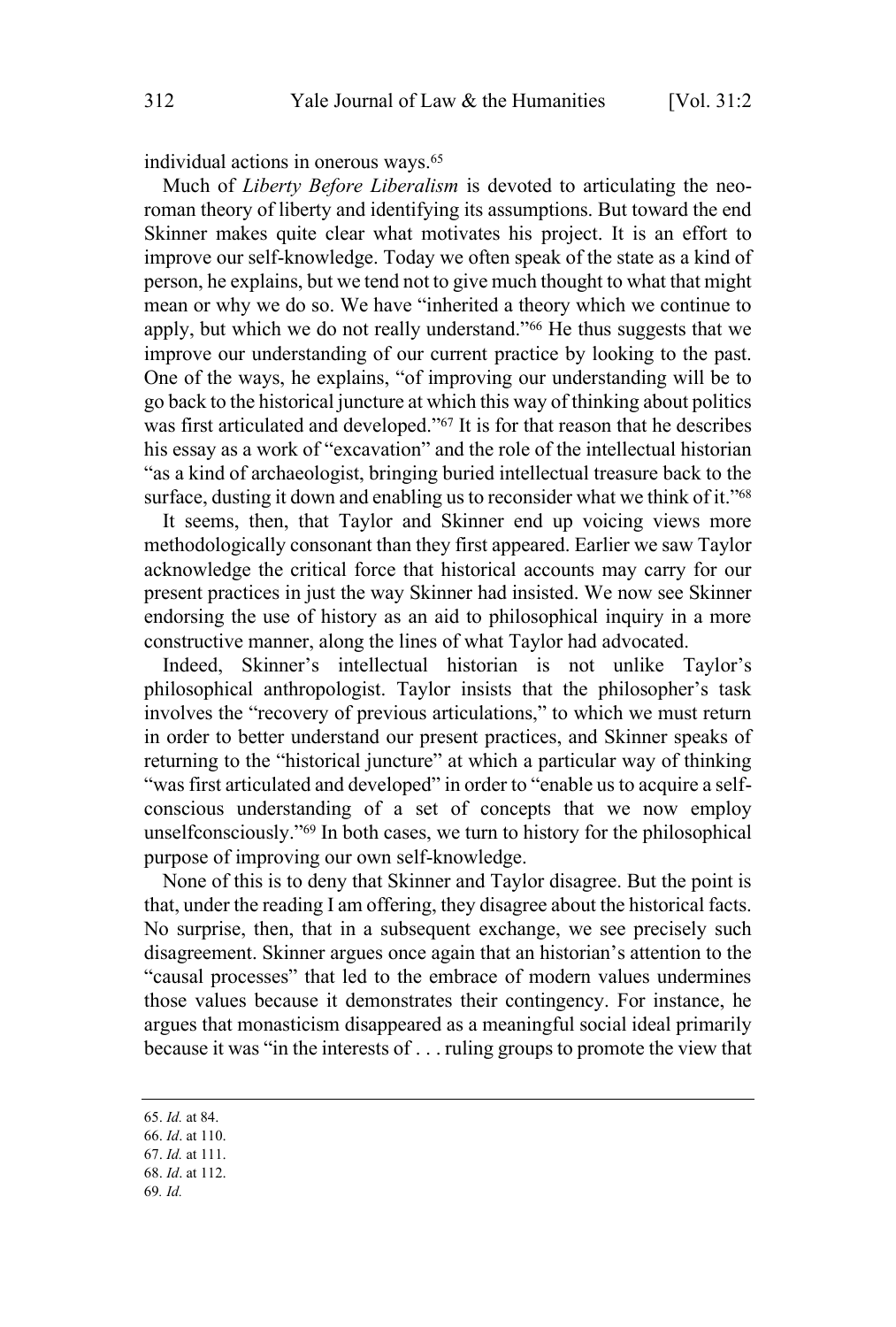monastic spirituality embodied a misuse of human labour and wealth."<sup>70</sup> Taylor then responds not by denying the validity of the inference drawn, but rather by denying the plausibility of Skinner's historical account. Although Taylor recognizes "the presumption involved in a philosopher challenging an historian," he questions whether the ruling powers' suppression of the monks is really adequate to explain the decline of monastic spirituality more generally.<sup>71</sup> "Can the whole impact of English Protestantism on politics and culture," he rhetorically asks, "be laid at the door of the Tudor regime?"<sup>72</sup>

In short, Skinner and Taylor seem to find common ground with respect to the answers to the two questions with which this essay began. First, the truth of the ideas used to justify and articulate a given social, political, or legal practice may sometimes, but not always, explain why that practice has become accepted or dominant in society. For that reason, the historian must make some philosophical judgment in order to determine whether the ideas embodied in it played a significant explanatory role. Second, and relatedly, whether a practice is in fact best explained by the truth of the ideas it embodies properly bears on the question of how we should evaluate that practice when it comes to deciding whether it should be advanced, abandoned or revised in some way. In other words, the historian of a practice must also be a philosopher, and the philosopher of a practice must also be an historian.

#### **CONCLUSION**

The discussion above may all seem very remote from law and adjudication, but I don't think it is. The reason is that judges occupy the same methodological common ground that Skinner and Taylor do. They are constantly put in the position of having to make practical decisions about what to do (how to decide a case) based on texts from the past (e.g., constitutions, statutes, and cases). In other words, they are practical reasoners who have a professional duty to use history in service of rendering normative judgments about past and current practices.

No surprise, then, that both of the inferences just discussed – using historical facts to support philosophical conclusions and relying on philosophical convictions in offering historical explanations – are quite common and conventional features of judicial argument. For instance, the logic of judicial opinions treats the reasoning of past courts as the explanations for the decisions they purport to justify, as evidenced by the

<sup>70.</sup> Quentin Skinner, *Modernity and disenchantment: some historical reflections*, *in* PHILOSOPHY IN AN AGE OF PLURALISM: THE PHILOSOPHY OF CHARLES TAYLOR IN QUESTION 43-44 (James Tully ed., 1994).

<sup>71.</sup> Charles Taylor, *Replies*, *in* PHILOSOPHY IN AN AGE OF PLURALISM: THE PHILOSOPHY OF CHARLES TAYLOR IN QUESTION 224-25 (James Tully ed., 1994).

<sup>72</sup>*. Id.* at 225.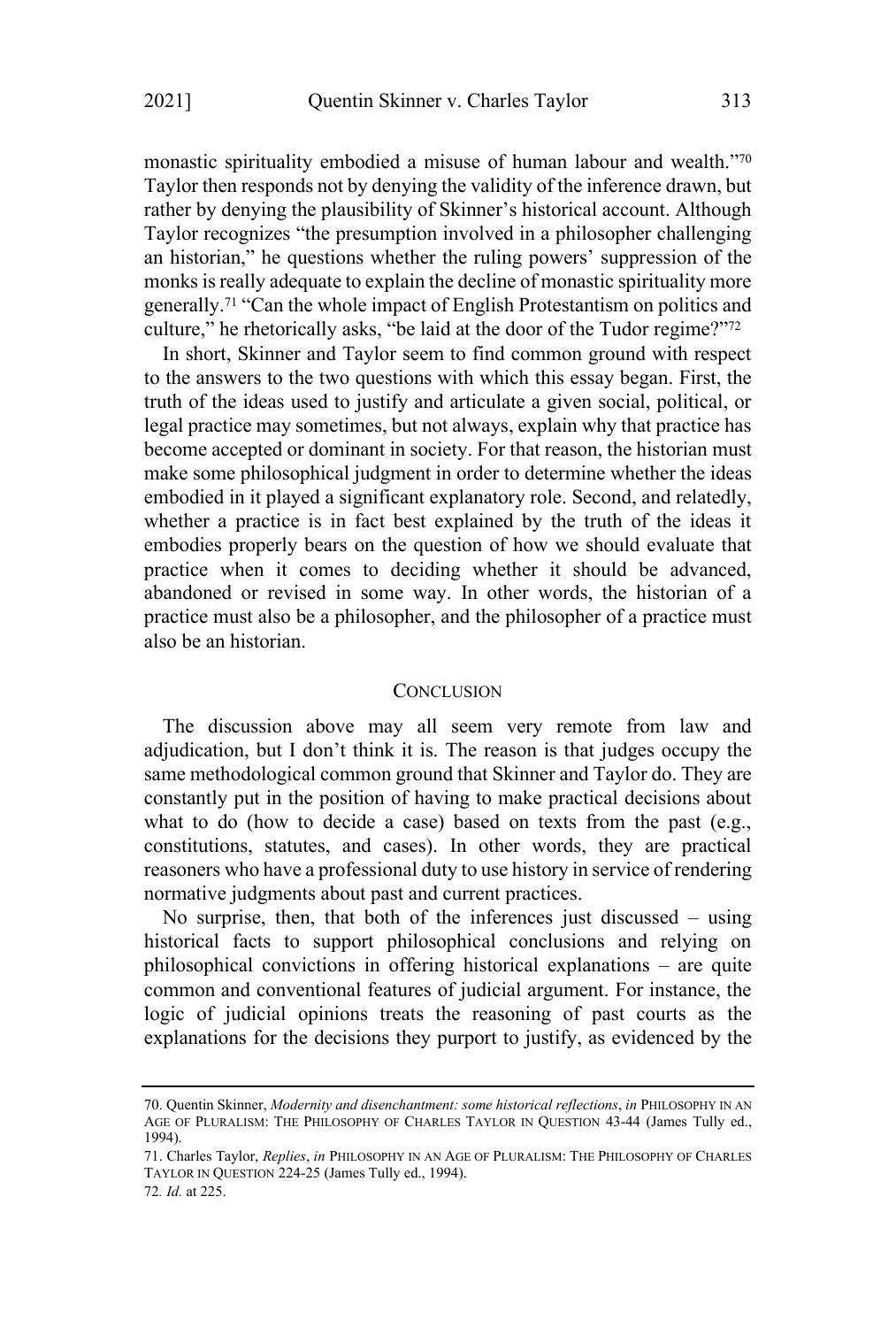fact that when courts offer a new rationale for an old decision, they typically call attention to that fact.<sup>73</sup> At the same time, implicit in virtually every decision is a judgment that the sources of law relied on are authoritative at least in part because of how those sources came into existence – either because those sources passed through some process that validated them as law or because they represent important principles of political morality that have formed part of the legal tradition.<sup>74</sup>

This fact about judicial reasoning is striking since many historians and philosophers would deny the plausibility of inferences from philosophical evaluation to historical explanation and vice-versa. Historians these days tend to be skeptical of overly intellectualized historical narratives.<sup>75</sup> Meantime, many philosophers condemn the use of historical explanation in normative evaluation as an instance of the "genetic fallacy."<sup>76</sup> We must instead engage substantively with the implications of whatever that doctrine or practice now entails.

Judges thus seem to differ from philosophers in allowing this second sort of inference, from historical explanations to normative conclusions. Why is that? The most straightforward answer is that legal decision-making entails the use of authoritative materials, which means that *who* or *what* pronounced some rule or directive matters greatly to its status as law. In my view, this answer, which looks to a legal source's "pedigree" is not fully adequate because courts even seem to use something like this reasoning when choosing to ignore, revise, or overrule a traditional legal authority. I cannot defend that claim here (though I have elsewhere <sup>77</sup>), but the basic idea

<sup>73</sup>*. See, e.g.*, Crawford v. Washington, 541 U.S. 36, 59-60 n.9 (2004) (invoking a distinction between "testimonial" and "nontestimonial" forms of hearsay for the purpose of interpreting the Sixth Amendment's Confrontation Clause and responding to the dissent's objection that the distinction was entirely absent from prior decisions, *id.* at 71-2 (Rehnquist, C.J., dissenting), by pointing out that the results of those decisions are consistent with the distinction, so that "the test we announce is an *empirically accurate explanation* of the results our cases have reached") (emphasis added). In other words, "the exception proves the rule," as they say.

<sup>74.</sup> These two methods of determining law roughly correspond to the two the models of law advanced by H. L. A. Hart and Ronald Dworkin, respectively. *See* H. L. A. HART, THE CONCEPT OF LAW (3rd ed., 2012); DWORKIN, EMPIRE, *supra* note 39. *See* Nicola Lacey, *Jurisprudence, History, and the Institutional Quality of Law*, 101 VA. L. REV. 919, 922 (2015) ("The reference point of legal reasoning in modern Western legal systems being (depending on one's broader legal theory) either law-creating acts in the past (as in legal positivism) or preexisting reasons or principles (as in natural law), the core operation of law entails an invocation and interpretation of the past.").

<sup>75</sup>*. See, e.g.*, James T. Kloppenberg, *Thinking Historically: A Manifesto of Pragmatic Hermeneutics*, 9 MOD. INTELL. HIST. 201, 202 (2012) ("Even if we want to examine texts in relation to other texts, either earlier, contemporaneous, or later, we must acknowledge that every text came into being through a specific historical process and emerged and survived as a result of the actions of one or more individuals.").

<sup>76.</sup> Kevin C. Klement, *When is Genetic Reasoning Not Fallacious*, 16 ARGUMENTATION 383, 384 (2002) (explaining that the term "genetic fallacy" is often used in a general way to refer to the fallacy of "confusing something's origins with its nature, whether or not that something is a belief or theory"). *See also* Charles L. Barzun, *The Genetic Fallacy and a Living Constitution*, 34 CONST. COMM. 101 (2019) [hereinafter Barzun, *Genetic*] (arguing that genetic reasoning is not fallacious in the legal context for reasons similar to those noted above in the text).

<sup>77.</sup> Barzun, *Genetic*, *supra* note 76.